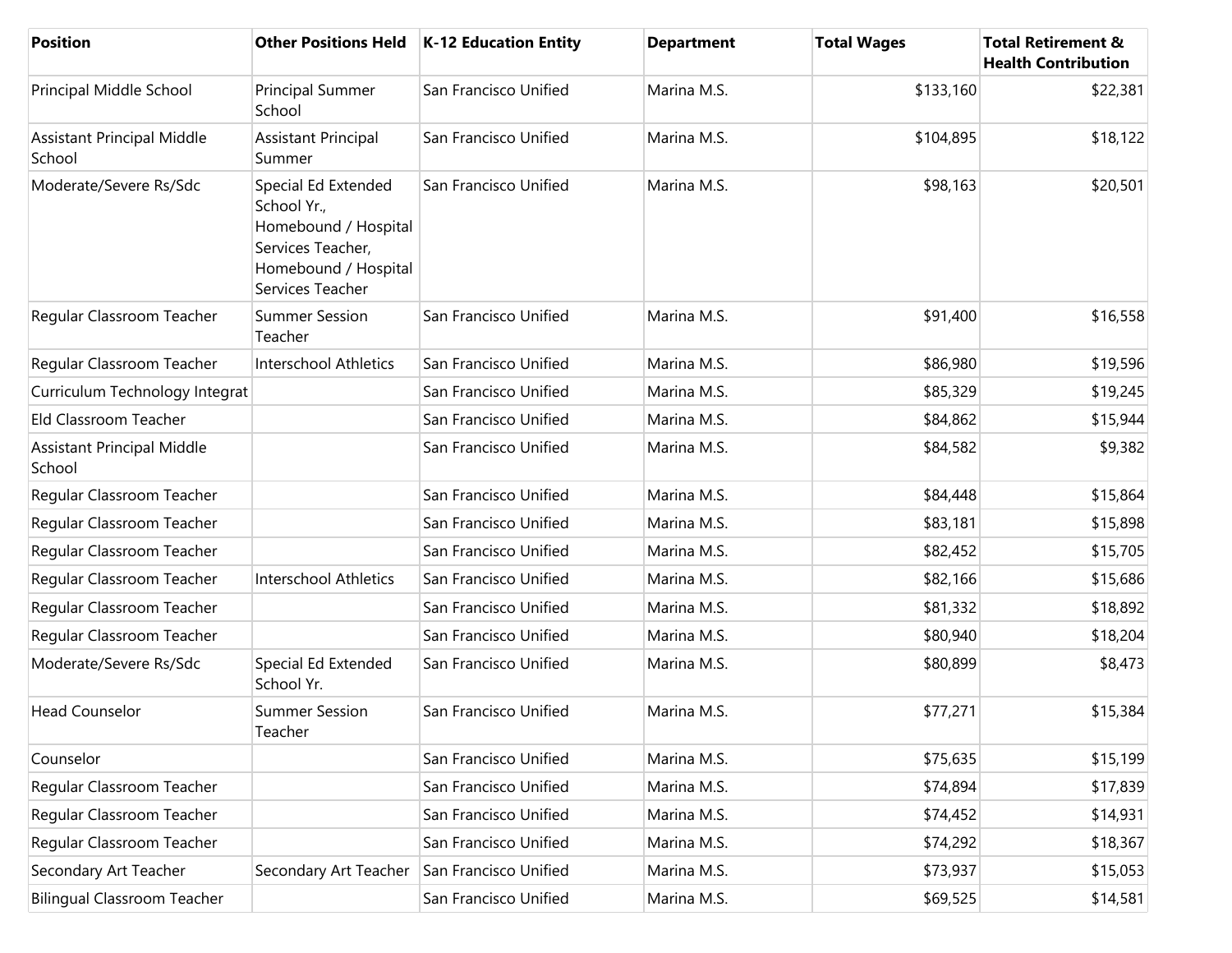| Regular Classroom Teacher      |                                                     | San Francisco Unified | Marina M.S. | \$64,597 | \$17,283 |
|--------------------------------|-----------------------------------------------------|-----------------------|-------------|----------|----------|
| Regular Classroom Teacher      |                                                     | San Francisco Unified | Marina M.S. | \$62,559 | \$16,635 |
| Secondary Music Teacher        | Secondary Music<br>Teacher                          | San Francisco Unified | Marina M.S. | \$59,670 | \$13,512 |
| Regular Classroom Teacher      |                                                     | San Francisco Unified | Marina M.S. | \$59,278 | \$13,468 |
| Moderate/Severe Rs/Sdc         | Special Ed Extended<br>School Yr.                   | San Francisco Unified | Marina M.S. | \$57,818 | \$6,654  |
| Regular Classroom Teacher      | Interschool Athletics                               | San Francisco Unified | Marina M.S. | \$57,726 | \$13,495 |
| Regular Classroom Teacher      |                                                     | San Francisco Unified | Marina M.S. | \$56,994 | \$13,444 |
| Regular Classroom Teacher      | Regular Classroom<br>Teacher                        | San Francisco Unified | Marina M.S. | \$56,488 | \$13,209 |
| Regular Classroom Teacher      |                                                     | San Francisco Unified | Marina M.S. | \$56,309 | \$13,175 |
| Custodian                      |                                                     | San Francisco Unified | Marina M.S. | \$55,234 | \$29,044 |
| Regular Classroom Teacher      |                                                     | San Francisco Unified | Marina M.S. | \$54,598 | \$5,239  |
| Mild/Moderate Rs/Sdc           |                                                     | San Francisco Unified | Marina M.S. | \$51,103 | \$8,411  |
| Regular Classroom Teacher      |                                                     | San Francisco Unified | Marina M.S. | \$49,079 | \$4,640  |
| Regular Classroom Teacher      |                                                     | San Francisco Unified | Marina M.S. | \$47,059 | \$8,052  |
| Social Worker                  |                                                     | San Francisco Unified | Marina M.S. | \$45,695 | \$4,058  |
| Senior Clerk Typist            |                                                     | San Francisco Unified | Marina M.S. | \$45,402 | \$26,955 |
| Regular Classroom Teacher      | <b>Summer Session</b><br>Teacher                    | San Francisco Unified | Marina M.S. | \$43,542 | \$7,234  |
| Senior Clerk Typist            |                                                     | San Francisco Unified | Marina M.S. | \$42,505 | \$24,086 |
| Regular Classroom Teacher      |                                                     | San Francisco Unified | Marina M.S. | \$42,170 | \$7,618  |
| Security-Campus                |                                                     | San Francisco Unified | Marina M.S. | \$40,143 | \$7,692  |
| <b>Head Counselor</b>          |                                                     | San Francisco Unified | Marina M.S. | \$36,740 | \$9,695  |
| Moderate/Severe Rs/Sdc         | Special Ed Extended<br>School Yr.                   | San Francisco Unified | Marina M.S. | \$36,074 | \$7,832  |
| Security-Campus                | Custodian                                           | San Francisco Unified | Marina M.S. | \$34,564 | \$18,291 |
| Regular Classroom Teacher      |                                                     | San Francisco Unified | Marina M.S. | \$34,104 | \$7,615  |
| Secondary Music Teacher        |                                                     | San Francisco Unified | Marina M.S. | \$32,833 | \$3,173  |
| Specialized Phys Health Care-D | Instructional Aide II,<br>Sped Ia Sh - All Impair   | San Francisco Unified | Marina M.S. | \$32,377 | \$7,645  |
| Mild/Moderate Rs/Sdc           | Sped Ia Sh - All Impair,<br>Sped Ia Sh - All Impair | San Francisco Unified | Marina M.S. | \$31,886 | \$6,952  |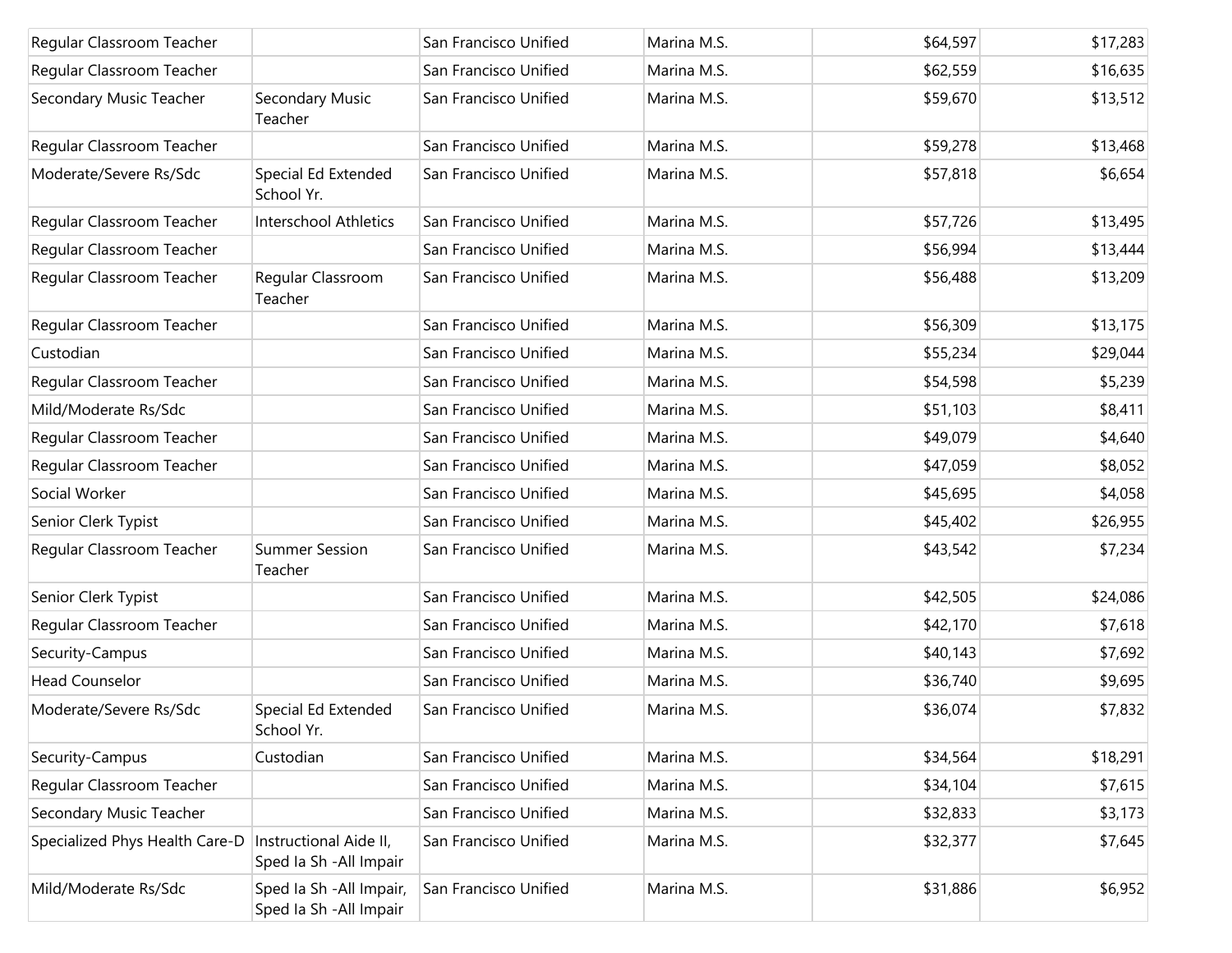| Regular Classroom Teacher                             | Day-To-Day Sub | San Francisco Unified | Marina M.S. | \$31,696 | \$6,824  |
|-------------------------------------------------------|----------------|-----------------------|-------------|----------|----------|
| Specialized Phys Health Care-D Sped la Sh -All Impair |                | San Francisco Unified | Marina M.S. | \$31,068 | \$7,858  |
| Regular Classroom Teacher                             | Day-To-Day Sub | San Francisco Unified | Marina M.S. | \$29,988 | \$3,434  |
| Instructional Aide - Computer                         |                | San Francisco Unified | Marina M.S. | \$28,849 | \$7,906  |
| Regular Classroom Teacher                             |                | San Francisco Unified | Marina M.S. | \$28,763 | \$7,070  |
| Regular Classroom Teacher                             |                | San Francisco Unified | Marina M.S. | \$28,208 | \$3,036  |
| Regular Classroom Teacher                             |                | San Francisco Unified | Marina M.S. | \$28,070 | \$6,687  |
| Sped Ia Sh - All Impair                               |                | San Francisco Unified | Marina M.S. | \$27,725 | \$10,930 |
| Specialized Phys Health Care-D Specialized Phys       | Health Care-D  | San Francisco Unified | Marina M.S. | \$27,558 | \$7,645  |
| Sped Ia Sh - All Impair                               |                | San Francisco Unified | Marina M.S. | \$26,937 | \$7,692  |
| Sped Ia Sh - All Impair                               |                | San Francisco Unified | Marina M.S. | \$26,920 | \$997    |
| Sp/Ed. la Non-Sev H: All Impmt                        |                | San Francisco Unified | Marina M.S. | \$26,563 | \$10,543 |
| Mild/Moderate Rs/Sdc                                  |                | San Francisco Unified | Marina M.S. | \$25,748 | \$5,343  |
| Social Worker                                         |                | San Francisco Unified | Marina M.S. | \$25,477 | \$3,262  |
| Regular Classroom Teacher                             |                | San Francisco Unified | Marina M.S. | \$24,169 | \$2,693  |
| Regular Classroom Teacher                             |                | San Francisco Unified | Marina M.S. | \$23,122 | \$5,042  |
| Regular Classroom Teacher                             |                | San Francisco Unified | Marina M.S. | \$22,795 | \$5,082  |
| Regular Classroom Teacher                             | Day-To-Day Sub | San Francisco Unified | Marina M.S. | \$22,765 | \$2,405  |
| Counselor                                             |                | San Francisco Unified | Marina M.S. | \$22,761 | \$5,114  |
| Regular Classroom Teacher                             |                | San Francisco Unified | Marina M.S. | \$22,720 | \$4,654  |
| Social Worker                                         |                | San Francisco Unified | Marina M.S. | \$22,574 | \$4,729  |
| Mild/Moderate Rs/Sdc                                  |                | San Francisco Unified | Marina M.S. | \$21,849 | \$4,924  |
| Security-Campus                                       |                | San Francisco Unified | Marina M.S. | \$20,214 | \$8,795  |
| Inst/Aide Sec. Basic: Cantonese                       |                | San Francisco Unified | Marina M.S. | \$19,599 | \$997    |
| Clerk Typist                                          |                | San Francisco Unified | Marina M.S. | \$19,397 | \$2,848  |
| Instructional Aide - Computer                         |                | San Francisco Unified | Marina M.S. | \$19,191 | \$6,593  |
| Clerk Typist                                          |                | San Francisco Unified | Marina M.S. | \$18,325 | \$5,316  |
| Regular Classroom Teacher                             |                | San Francisco Unified | Marina M.S. | \$16,556 | \$4,356  |
| Sped Ia Sh - All Impair                               |                | San Francisco Unified | Marina M.S. | \$16,001 | \$4,661  |
| Regular Classroom Teacher                             | Day-To-Day Sub | San Francisco Unified | Marina M.S. | \$14,588 | \$5,390  |
| Inst/Aide Second Basic: Spanish                       |                | San Francisco Unified | Marina M.S. | \$13,208 | \$6,292  |